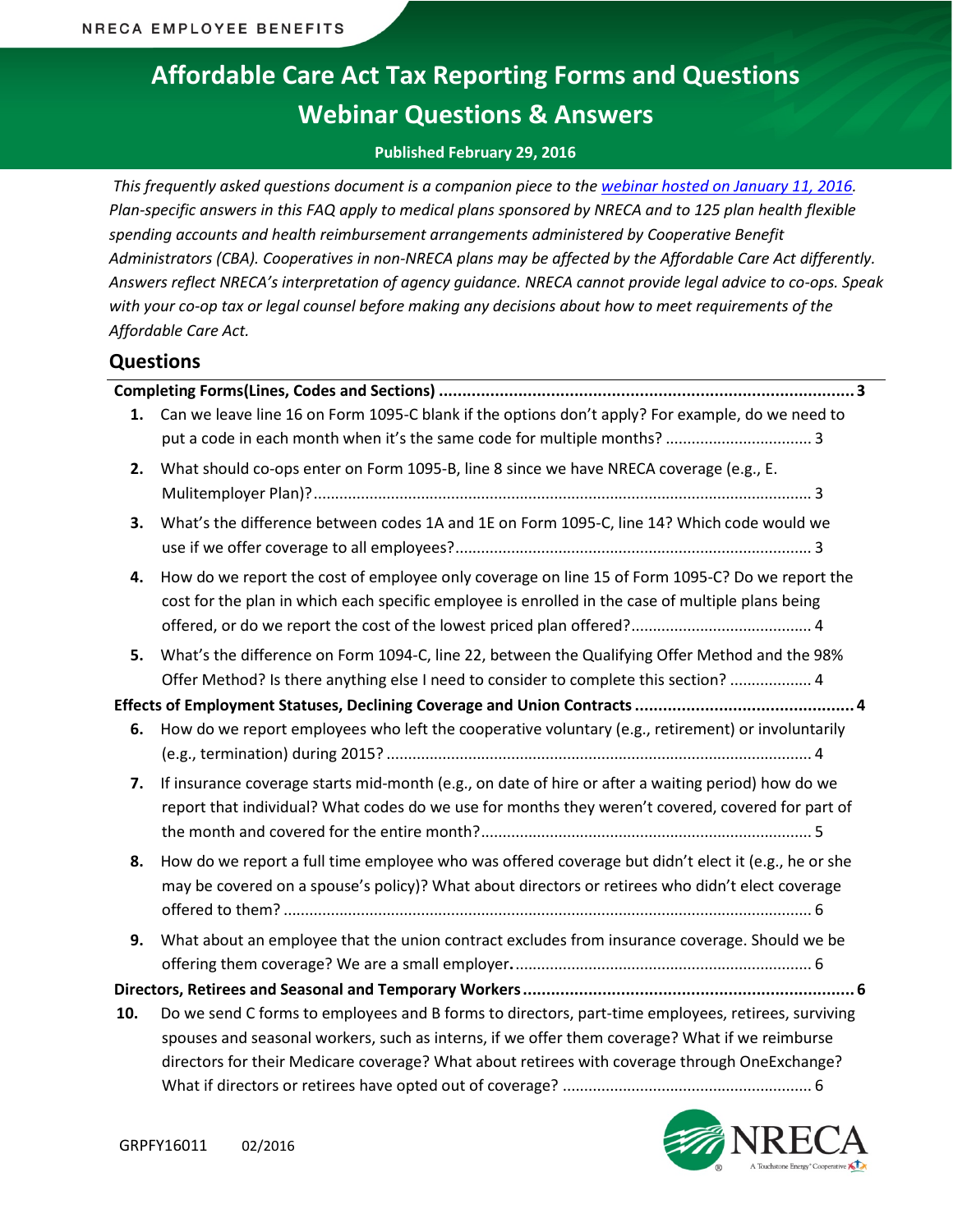<span id="page-1-0"></span>

| 11. | How do we treat individuals hired through a temporary staffing agency? For example, if they<br>work over 30 hours a week, do we have to offer them health insurance after 90 days? 6             |  |
|-----|--------------------------------------------------------------------------------------------------------------------------------------------------------------------------------------------------|--|
| 12. | How do you determine if coverage is affordable for a retired director who pays 100% of the                                                                                                       |  |
|     |                                                                                                                                                                                                  |  |
| 13. | If a co-op sponsors a premium-only health reimbursement arrangement (HRA) to cover                                                                                                               |  |
|     | retirees' premiums for Medicare, dental and vision coverage, does the co-op need to report<br>these individuals on form 1095-B or 1095-C? How about for an HRA that covers more than             |  |
| 14. |                                                                                                                                                                                                  |  |
| 15. | I have a retiree that is no longer covered under the insurance due to being Medicare eligible,<br>but his spouse is still covered. Should I fill out the 1095-C in the previous employee's name, |  |
|     |                                                                                                                                                                                                  |  |
| 16. | If an employee goes out on long-term disability and the co-op's policy says that insurance<br>coverage ends, should we change the policy according to the new guidelines?                        |  |
| 17. | Is it acceptable under the ACA guidelines to require employees receiving disability payments                                                                                                     |  |
| 18. | How is counting hours of service affected if an employee is on worker's compensation and is<br>being paid by the insurance carrier for worker's comp? What if the individual is part of an       |  |
|     |                                                                                                                                                                                                  |  |
| 19. | We offer an opt-out incentive for employees or their dependents, but they must provide<br>proof of other insurance coverage. How does this affect the total cost calculation?  9                 |  |
|     |                                                                                                                                                                                                  |  |
| 20. | Can different subgroups of NRECA coverage be combined and reported together or must                                                                                                              |  |
|     |                                                                                                                                                                                                  |  |
| 21. |                                                                                                                                                                                                  |  |
| 22. | Can employees file their taxes without either Form 1095-B or 1095-C? Are there any                                                                                                               |  |
|     |                                                                                                                                                                                                  |  |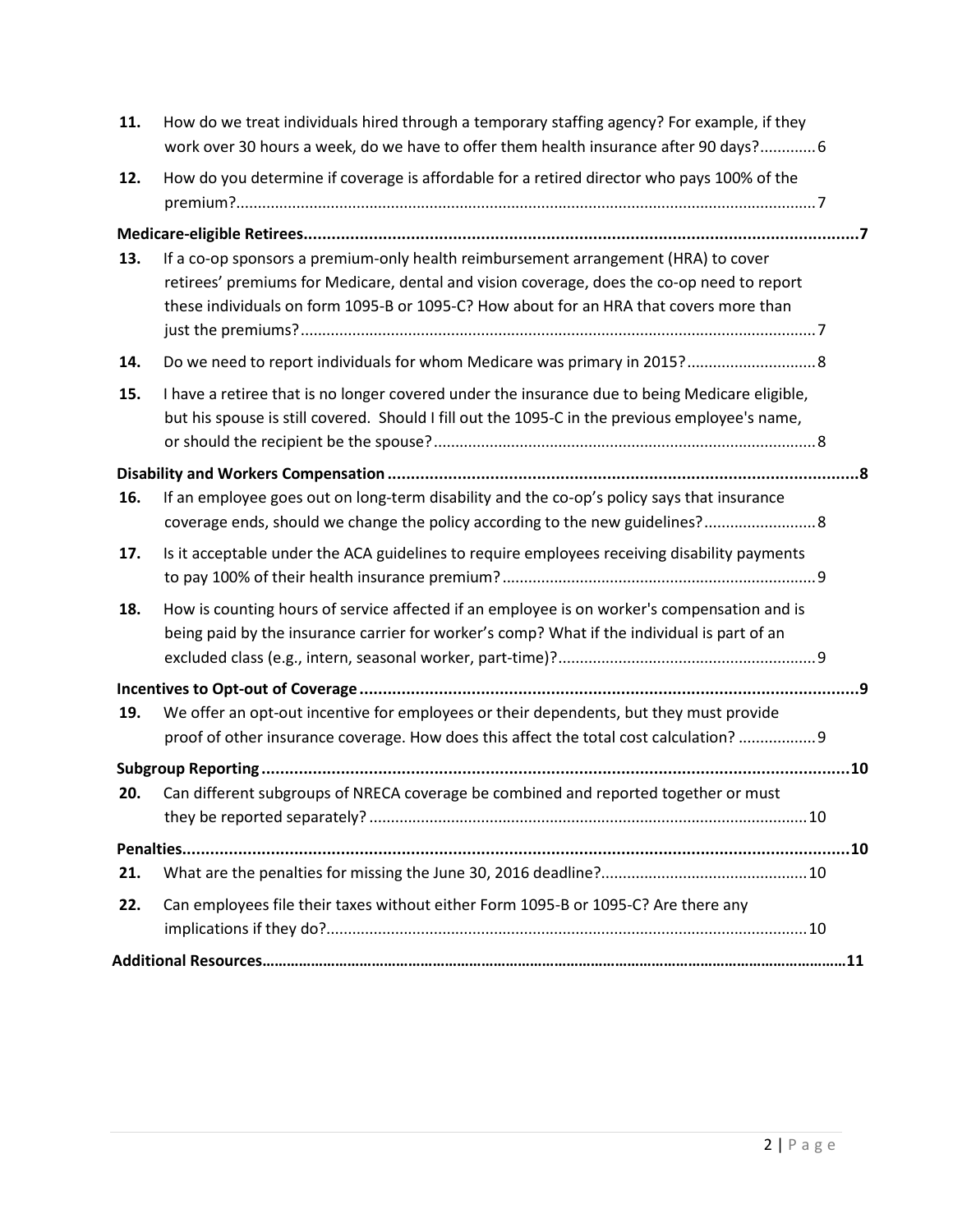# <span id="page-2-0"></span>**1. Can we leave line 16 on Form 1095-C blank if the options don't apply? For example, do we need to put a code in each month when it's the same code for multiple months?**

Yes, you can leave line 16 blank. However, please remember that the purpose of line 16 is to signal to the IRS that no employer mandate "B Penalty" is owed with regard to that employeefor whatever reason. Therefore, on line 16, an applicable large employer member wants to enter a code that will let the IRS know that no penalty applies with regard to that employee.

Leaving line 16 blank doesn't necessarily result in an applicable large employer member incurring an employer mandate penalty for that month, but if the employee in question happens to be eligible for a premium tax credit for that month, then it will likely trigger a potential penalty in the IRS system. Therefore, it's preferable to enter some code in line 16, if one applies.

As with other lines on the form, there is an "All 12 Months" column for line 16 that can be used if the same code would apply for all 12 months of the year.

#### <span id="page-2-1"></span>**2. What should co-ops enter on Form 1095-B, line 8 since we have NRECA coverage (e.g., E. Multiemployer Plan)?**

No, NRECA is a multiple employer plan, not a multiemployer plan. You should put "B" on line 8 to reflect "Employer-sponsored coverage." (Generally, a multiple employer plan is a plan maintained by two or more unrelated employers, while a multiemployer plan is a plan maintained under one or more collective bargaining agreements to which more than one employer contributes. They're two distinct types of plans under federal benefits law.)

# <span id="page-2-2"></span>**3. What's the difference between codes 1A and 1E on Form 1095-C, line 14? Which code would we use if we offer coverage to all employees?**

Code 1A corresponds with the "Qualifying Offer Method," which can be used if an applicable large employer member can certify that for a full-time employee, it (1) offered minimum essential coverage providing minimum value at an employee cost for employee-only coverage not exceeding 9.55 percent of the mainland single federal poverty line, and (2) offered minimum essential coverage to the employee's spouse and dependents (if both conditions are met, it's considered a "Qualifying Offer"). Employers that use the Qualifying Offer Method for an employee shouldn't report the employee share of the lowest cost monthly premium for selfonly minimum value coverage on line 15 of Form 1095-C.

Code 1E reflects that an applicable large employer member offered minimum essential coverage that provides minimum value to its employees and minimum essential coverage to spouses and dependents. If you use code 1E, you must complete line 15 of Form 1095-C.

Which code you use depends on the coverage you offer and the employee cost for employeeonly coverage. Please remember that code 1A can only be used if your employee cost for employee-only coverage doesn't exceed 9.5% of the mainland single federal poverty line.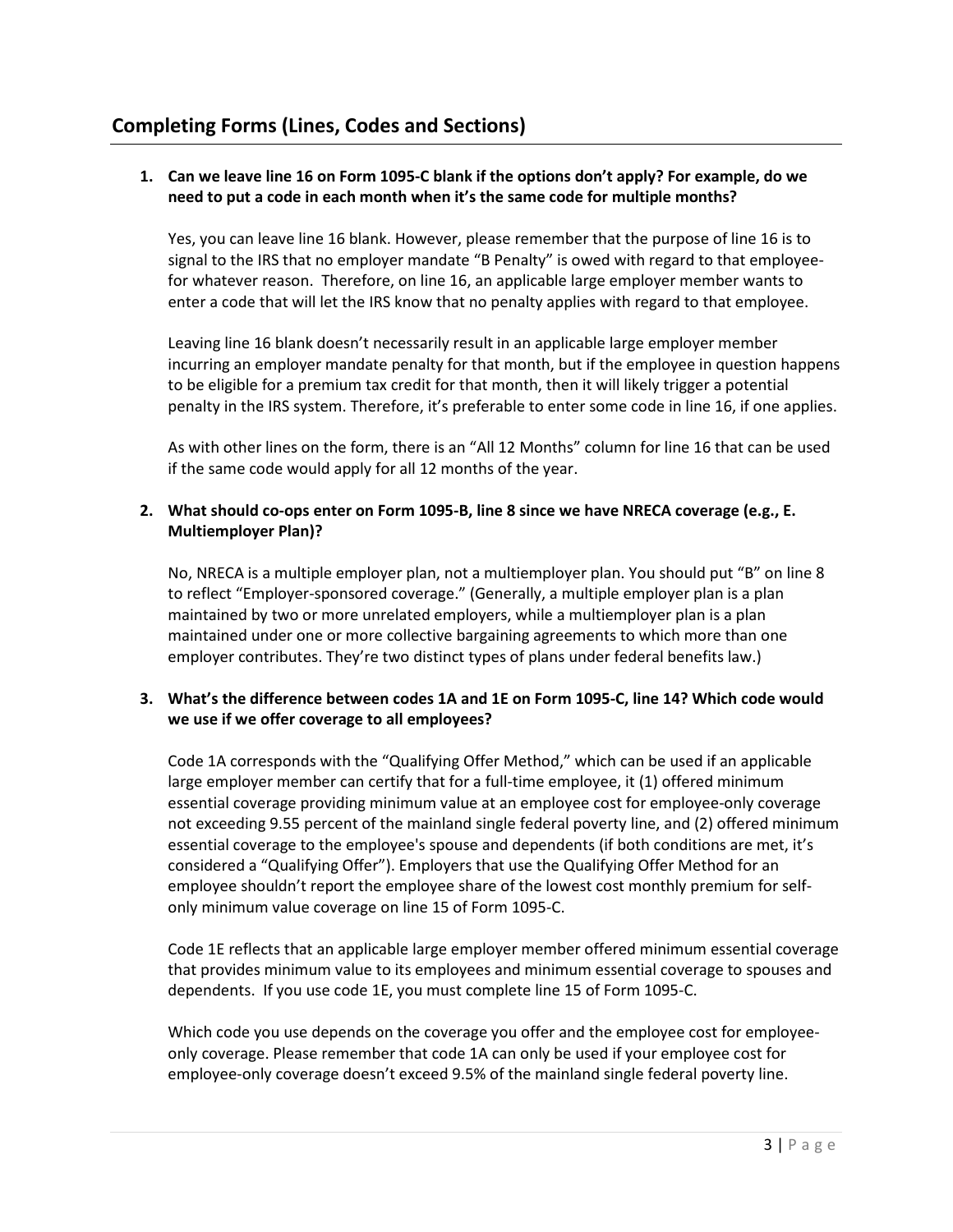<span id="page-3-0"></span>**4. How do we report the cost of employee only coverage on line 15 of Form 1095-C? Do we report the cost for the plan in which each specific employee is enrolled in the case of multiple plans being offered, or do we report the cost of the lowest priced plan offered?**

You report the employee cost of the lowest-cost monthly premium for self-only coverage providing minimum value that was offered to an employee. Whether or not the employee actually enrolled in the coverage isn't relevant.

### <span id="page-3-1"></span>**5. What's the difference on Form 1094-C, line 22, between the Qualifying Offer Method and the 98% Offer Method? Is there anything else I need to consider to complete this section?**

Please refer to the Instructions for Form 1094-C and our previous webinars for detailed information on line 22, but here's a very brief summary of the different options:

**Qualifying Offer Method:** Check this box if you're using the Qualifying Offer Method, which is described in the answer to question 8 in this FAQ document.

**Qualifying Offer Method Transition Relief:** This is a variation on the Qualifying Offer Method that can be used if you make a Qualifying Offer to at least 95% of all full-time employees in any particular month. It allows you to use a special code for the 5% of full-time employees that didn't receive a qualifying offer.

**Section 4980H Transition Relief**: Co-ops may want to check this box if it has more than 50 but less than 100 full-time employees (based on your co-op's 2014 full-time employee count). It advises the IRS that you qualify for the transition relief that exempts you from employer mandate penalties for 2015.

**98% Offer Method**: This provides that if the employer offered minimum value, affordable coverage to 98% of its full-time employees for each month of the calendar year, the employer can perform employer mandate reporting without determining whether each employee offered coverage is a full-time employee and without specifying the number of the employer's full-time employees on Form 1094-C.

# <span id="page-3-2"></span>**Effects of Employment Statuses, Declining Coverage and Union Contracts**

#### <span id="page-3-3"></span>**6. How do we report employees who left the co-op voluntarily (e.g., retirement) or involuntarily (e.g., termination) during 2015?**

Every employer's situation is different, so there's no "one size fits all" answer to this question, but here are some principles to keep in mind:

- A. The Instructions for Form 1095-C provide that if an employee terminates coverage and you offer him or her COBRA coverage, you should use code 1H on line 14 (and Code 2A on line 16, regardless of whether or not the employee elects COBRA).
- B. Unfortunately, the IRS has provided no clear guidance on how to report individuals who retire mid-year. We have noted to our clients that there's a reasonable argument that offers of retiree coverage should be reported similarly to offers of COBRA coverage to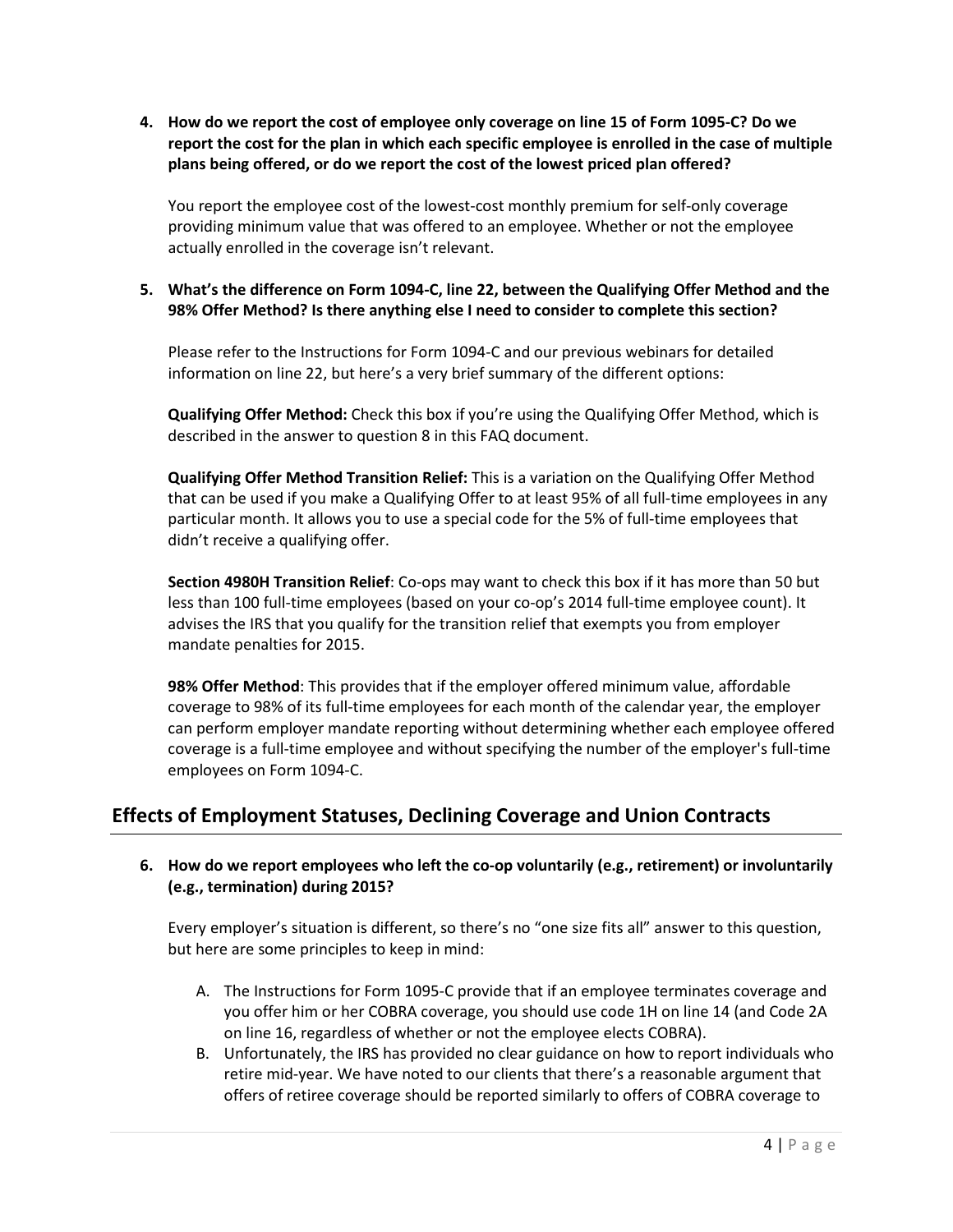terminated employees. Since they're conceptually similar offers of continuation coverage, it seems they could be reported in the same manner. If you want to take the "COBRA approach," the code is 1H for any month in which retiree coverage is offered; otherwise, use whichever code (1B through 1F) accurately describes the coverage offered. For line 16, if you want to take the "COBRA approach," use code 2A.

To reiterate, there's no clear guidance on this issue, and we believe other approaches would be perfectly reasonable.

## <span id="page-4-0"></span>**7. If insurance coverage starts mid-month (e.g., on date of hire or after a waiting period) how do we report that individual? What codes do we use for months they weren't covered, covered for part of the month or covered for the entire month?**

An applicable large employer member reports that an employee was offered coverage for a month under line 14 of Form 1095-C only if the offer of coverage provides coverage for all days of the calendar month. Therefore, if an individual enrolls in coverage mid-month, use code 1H for that month.

The Instructions for Form 1095-C specifically provide that if the employee's first day of employment is a day other than the first day of the calendar month, then the employee's first calendar month of employment is a "Limited Non-Assessment Period," so use code 2D on line 16 for that month.

If an employee starts coverage mid-month after a waiting period, don't use code 2C on line 16, because you are only permitted to use code 2C for a month in which the employee was enrolled in coverage for each day of the month. In this scenario, you likely will use code 2D for the month, since in most cases, the waiting period will be considered a "Limited Non-Assessment Period."

# <span id="page-4-1"></span>**8. How do we report a full-time employee who was offered coverage but didn't elect it (e.g., he or she may be covered on a spouse's policy)? What about directors or retirees who didn't elect coverage offered to them?**

For your full-time employees, consider entering either code 2F, 2G or 2H on line 16. These codes correspond with the "affordability safe harbors."

As noted in the answer to question 1 of this FAQ document, the purpose of line 16 is generally to signal to the IRS that no employer mandate "B Penalty" is owed with regard to that employee. No "B Penalty" could apply with regard to an employee if you made him or her an offer of coverage that was both affordable and provided minimum value. On line 14, you have (presumably) told the IRS that you've made the employee an offer of coverage that met the minimum value standard. So in this scenario, on line 16 you want to tell the IRS that the offer of coverage was affordable, as well (assuming none of the other codes apply). Therefore, if a fulltime employee declines coverage, most employers are looking to use one of the "affordability safe harbor" codes of 2F, 2G or 2H on line 16.

For directors and retirees, assuming that they weren't your full-time employees for any part of the year, you have no obligation to report on their behalf if they didn't enroll in coverage.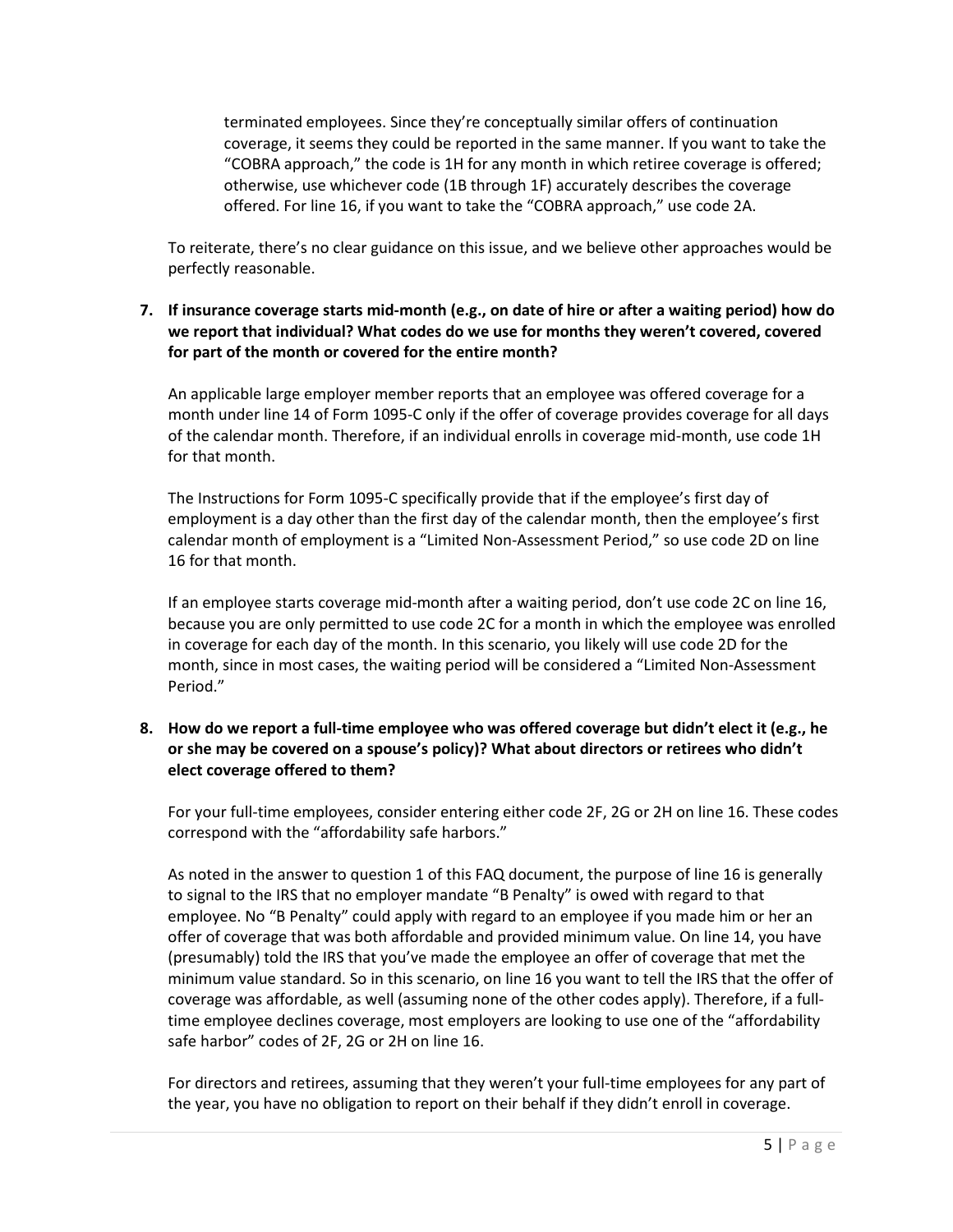<span id="page-5-0"></span>**9. What about an employee that the union contract excludes from insurance coverage. Should we be offering them coverage? We are a small employer.**

Since you're a small employer, we're assuming you aren't subject to the employer mandate. If that's the case, you have no obligation to offer coverage to any of your employees.

If you were a large employer (subject to the employer mandate), you would have to offer coverage to your full-time employees or risk being assessed a penalty under the employer mandate. Collective bargaining obligations don't impact employer mandate rules. In other words, even if a collective bargaining agreement provides that you cannot offer coverage to a certain class of employees, you could still incur employer mandate liability for those employees if they're considered full-time.

# <span id="page-5-1"></span>**Directors, Retirees and Seasonal and Temporary Workers**

**10. Do we send C forms to employees and B forms to directors, part-time employees, retirees, surviving spouses and seasonal workers, such as interns, if we offer them coverage? What if we reimburse directors for their Medicare coverage? What about retirees with coverage through OneExchange? What if directors or retirees have opted out of coverage?**

If you're a large co-op and have a "C Form" reporting requirement, you must always use the "C Form" for:

- A. Full-time employees
- B. Any other employees who were enrolled in your self-funded coverage or the NRECA Medical Plan, including part-time employees and seasonal workers/interns who don't qualify as full-time employees.

If you provide minimum essential coverage to retirees, directors or surviving spouses (all of whom are non-employees), you have a minimum essential coverage reporting obligation for those individuals but can report them on either the "B Forms" or the "C Forms." You don't have a reporting requirement for directors or retirees that you didn't provide coverage to during the year (assuming they weren't employed by you for any portion of the year).

#### <span id="page-5-2"></span>**11. How do we treat individuals hired through a temporary staffing agency? For example, if they work over 30 hours a week, do we have to offer them health insurance after 90 days?**

It's not clear from the question whether the individuals are employees of the staffing agency, or whether the co-op was using the workers through the staffing agency and then opted to hire them as employees of the co-op. The entity that's the common law employer of the individuals could have an obligation to offer them coverage under the employer mandate rules.

If the co-op was using a worker through a staffing agency and then opted to hire him or her as an employee, the co-op would have to treat the worker as a full-time employee under the employer mandate, and might have to offer him coverage after three months, if the co-op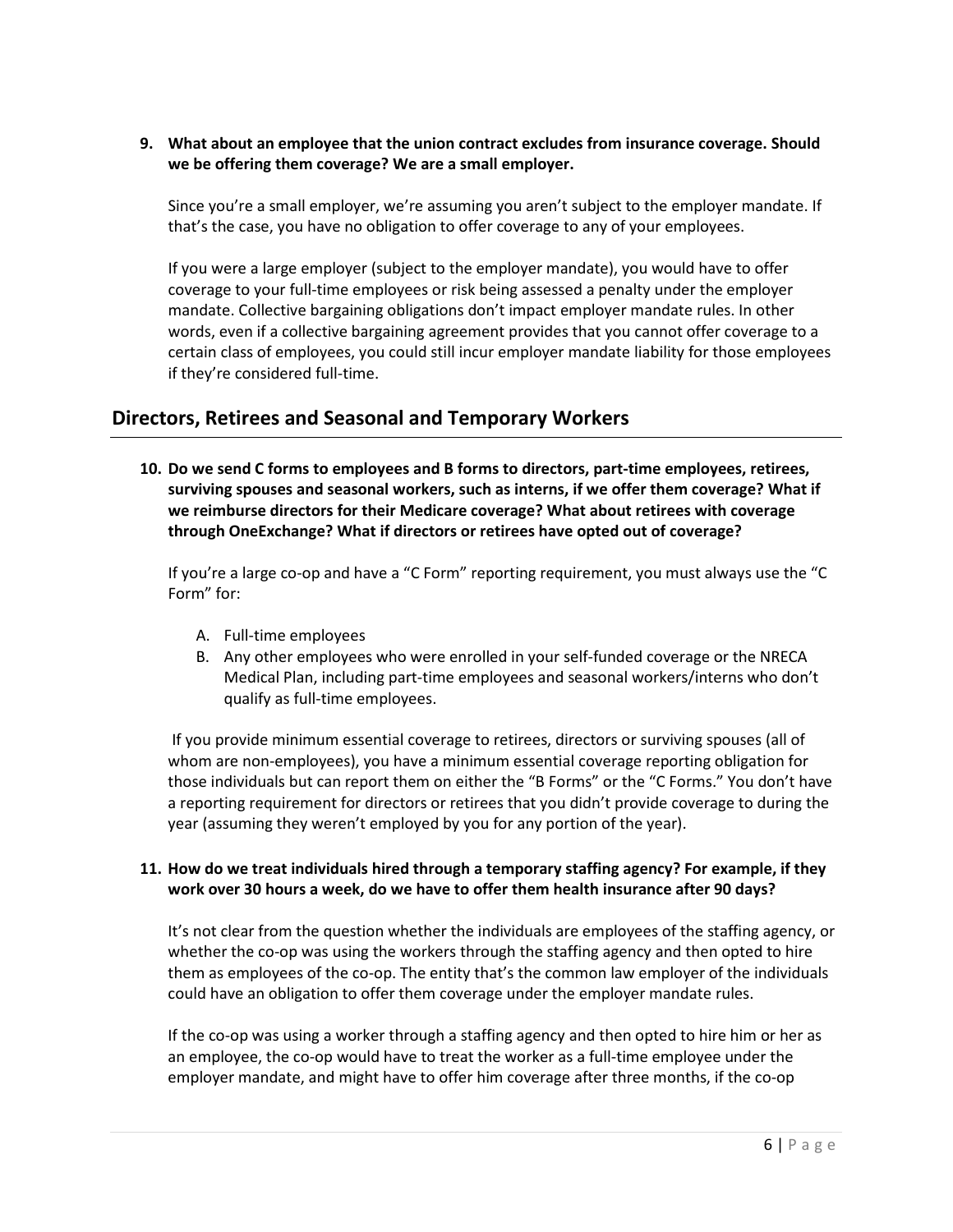reasonably expected the worker to work more than 30 hours a week at the time the individual became an employee of the co-op.

On the other hand, if the worker remains the employee of the temporary staffing agency and is considered a temporary placement with the co-op, the staffing agency (as common law employer of the employee) would retain the employer mandate obligation.

# <span id="page-6-0"></span>**12. How do you determine if coverage is affordable for a retired director who pays 100% of the premium?**

Assuming the retired director wasn't an employee of the co-op for any portion of the year, the "affordability" of the coverage is actually irrelevant. The employer mandate penalties are related to whether the employer offered affordable coverage to its full-time employees.

# <span id="page-6-1"></span>**Medicare-eligible Retirees**

### **13. If a co-op sponsors a premium-only health reimbursement arrangement (HRA) to cover retirees' premiums for Medicare, dental and vision coverage, does the co-op need to report these individuals on form 1095-B or 1095-C? How about for an HRA that covers more than just the premiums?**

You don't have an employer mandate reporting obligation for retirees (because they aren't fulltime employees and you have no obligation to offer them coverage) but there's an open question as to whether you have to perform "minimum essential coverage" reporting for them if you sponsor a health reimbursement arrangement (HRA) that allows retirees to purchase coverage through OneExchange. Keep in mind that those HRAs do constitute minimum essential coverage; the question is whether there's an exception from having to report them as minimum essential coverage because they're considered "supplemental" to other minimum essential coverage.

The most recent IRS guidance on when minimum essential coverage reporting isn't required (Notice 2015-68) provides that "reporting generally is not required for an individual's minimum essential coverage for which an individual is eligible only if the individual is covered by other minimum essential coverage for which... reporting is required." Under this rule, reporting isn't required for Medicare supplemental coverage providing benefits only to an individual enrolled in other coverage for which reporting is required. We have interpreted that to mean that reporting isn't required on most Medicare supplements. Therefore, if a retiree HRA is only available to individuals on Medicare and can only be used to pay premiums for Medicare supplemental coverage, we think it would fall under this exception and reporting wouldn't be required.

Many co-op retiree HRAs, however, also allow retirees to purchase Medicare Advantage or (like in your situation) reimburse other medical expenses. (Medicare Advantage isn't Medicare supplemental coverage.) To the extent that your co-op's HRA can be used to purchase Medicare Advantage through OneExchange or be used to reimburse other medical expenses (even if not used for that purpose), it doesn't fall under this exception. The IRS would likely take the position that reporting is required.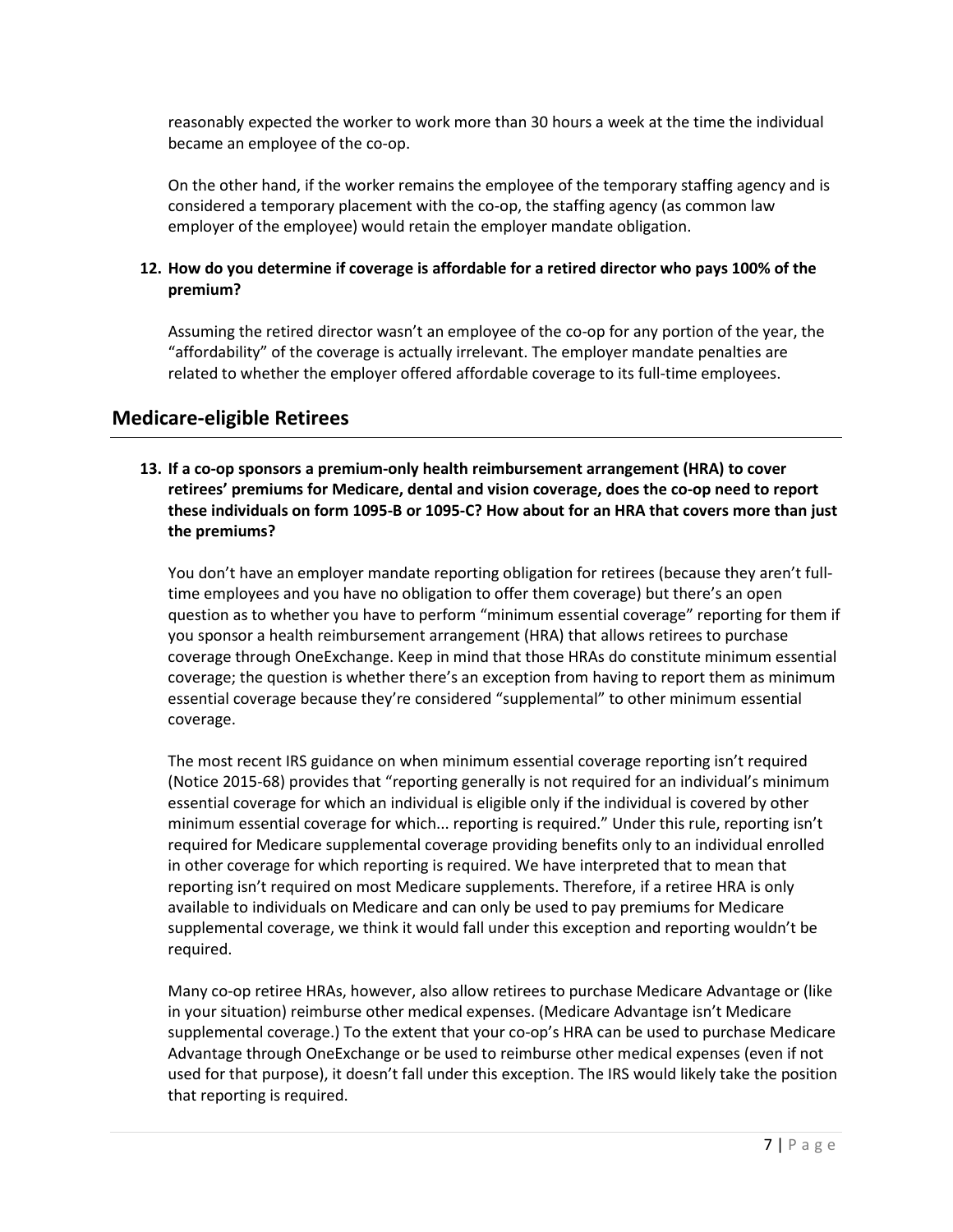#### <span id="page-7-0"></span>**14. Do we need to report individuals for whom Medicare was primary in 2015?**

If you're a large co-op, you would still have to report on those individuals if they were full-time employees for any portion of the year, or if they were enrolled in other minimum essential coverage through your co-op. (Please see the answer to question 17 on situations where you may not have to report on Medicare supplemental coverage).

If you're a small co-op, you would still have to report on those individuals if they were enrolled in other minimum essential coverage through your co-op. (Again, see the answer to question 17 for situations where you may not have to report on Medicare supplemental coverage).

# <span id="page-7-1"></span>**15. I have a retiree that is no longer covered under the insurance due to being Medicare eligible, but his spouse is still covered. Should I fill out the 1095-C in the previous employee's name, or should the recipient be the spouse?**

The answer to this question isn't entirely clear. You're only responsible for minimum essential coverage reporting in this situation. The rules state that minimum essential coverage should go to the "responsible individual," which the IRS describes as "the person who enrolls one or more individuals, which may include him or herself, in minimum essential coverage." In this situation, we think the IRS would say the previous employee is the "responsible individual," since the coverage is provided due to the previous employee's relationship with you as the employer. That leads us to conclude that the Form 1095-C should be in the previous employee's name. However, we believe it would be defensible if you decide to issue Form 1095-C in the spouse's name.

# **Disability and Workers Compensation**

# **16. If an employee goes out on long-term disability and the co-op's policy says that insurance coverage ends, should we change the policy according to the new guidelines?**

As discussed during [the webinar,](https://www.cooperative.com/conferences-education/web-conferences/Pages/Affordable-Care-Act-Tax-Reporting-Forms-and-Questions.aspx) recent IRS guidance provides that an employer must credit "hours of service" for employees receiving short- or long-term disability, unless payments are made from an arrangement to which the employer didn't contribute directly or indirectly. Therefore, most employees receiving disability payments (whether insured or self-funded) will have to be credited with hours of service for periods during which they receive the payments.

Because of that, if the individual on disability is still treated under your policies as an employee, and if long-term disability is considered employer-paid, then you would have to credit him or her with "hours of service" during the period of disability. This could result in you having to treat the individual as a full-time employee for purposes of the employer mandate and ACA tax reporting (and may require you to offer him or her health coverage).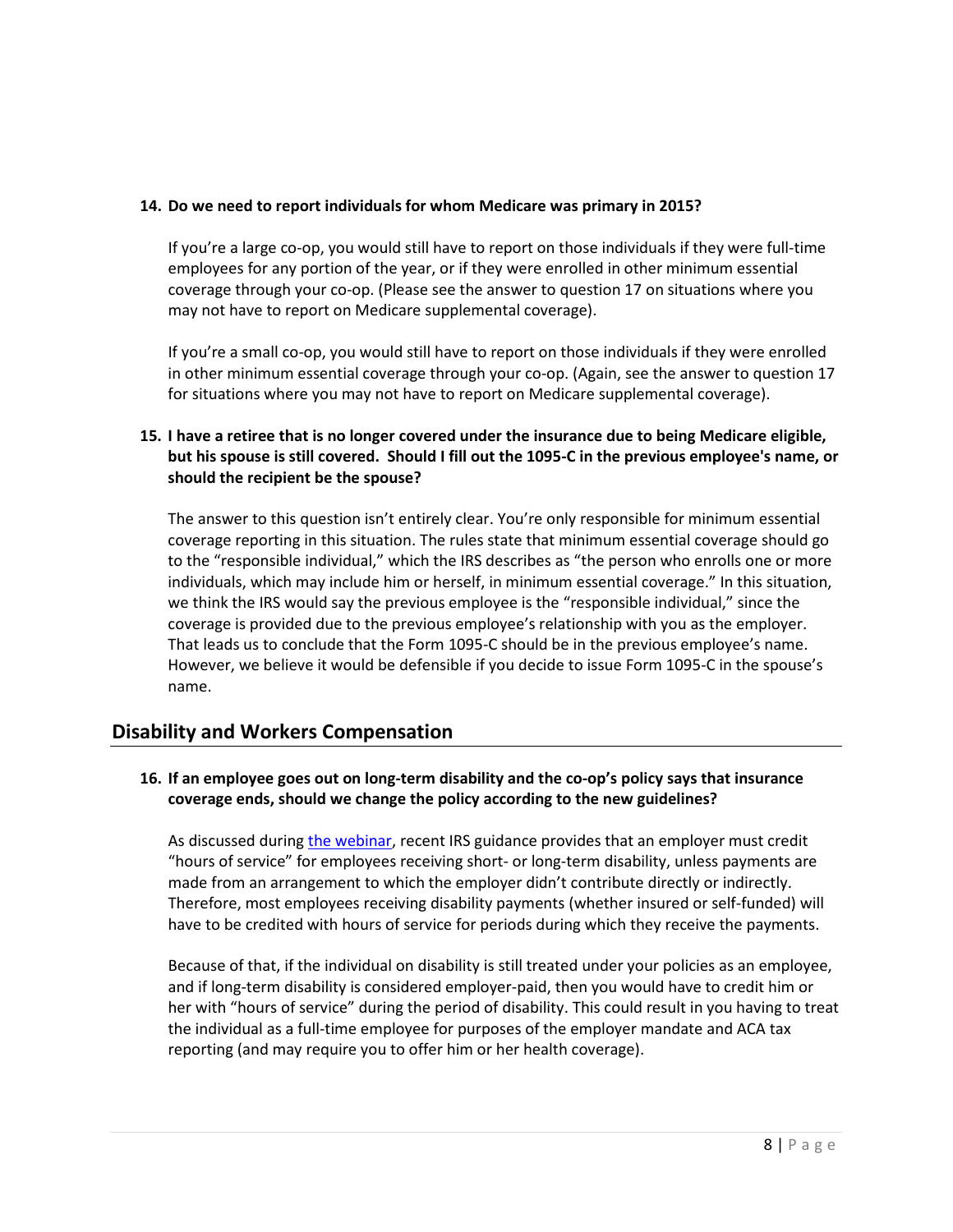The rule about crediting a disabled employee with hours of service only affects individuals who are still an "employee." Therefore, if your policy provides that you sever your employment relationship with an employee when he or she becomes disabled, you don't have to count hours of service for him or her for any reason.

# <span id="page-8-0"></span>**17. Is it acceptable under the ACA guidelines to require employees receiving disability payments to pay 100% of their health insurance premium?**

As noted in the answer to question 16 in this FAQ document, if you treat an employee on disability as a "full-time employee," then under the employer mandate you may be subject to a penalty for that employee if you don't offer him or her coverage that meets the minimum value and affordability standards. There's nothing in the guidelines that requires employers to pay 100% of the premiums.

# <span id="page-8-1"></span>**18. How is counting hours of service affected if an employee is on worker's compensation and is being paid by the insurance carrier for worker's comp? What if the individual is part of an excluded class (e.g., intern, seasonal worker, part-time)?**

The IRS guidance referenced in the answer to question 20 in this FAQ document provides that periods during which an employee isn't performing services but is receiving payments in the form of workers' compensation wage replacement benefits under a program provided by the state or local government don't result in hours of service. So, an employee who is receiving workers' compensation benefits doesn't have to be treated in the same manner as an employee receiving disability benefits, as described in the answer to question 20.

# <span id="page-8-2"></span>**Incentives to Opt-out of Coverage**

#### <span id="page-8-3"></span>**19. We offer an opt-out incentive for employees or their dependents, but they must provide proof of other insurance coverage. How does this affect the total cost calculation?**

As discussed during [the webinar,](https://www.cooperative.com/conferences-education/web-conferences/Pages/Affordable-Care-Act-Tax-Reporting-Forms-and-Questions.aspx) the IRS recently affirmed its position that if an employee is offered additional compensation to decline coverage in a group health plan, it's no different than requiring an employee to reduce his or her compensation to pay for employer-provided health coverage. For example, if an employee is offered an additional \$1,000 in compensation if he or she declines coverage, the employee is foregoing \$1,000 in compensation if he or she elects coverage. To the IRS, that's the same as if the employee had to reduce his or her compensation by \$1,000 to pay for coverage.

The IRS indicated in its recent guidance that it plans to issue regulations reflecting that such "unconditional opt-out arrangements" will be counted against the affordability of coverage for an employee. However, this rule generally won't go into effect until such regulations are applicable, provided that the opt-out arrangement generally was in place before December 16, 2015. Until those regulations are applicable, employers aren't required to take opt-out payments into account for purposes of Form 1095-C reporting, as they won't impact the determination of whether an employer is subject to employer mandate penalties. An employee, on the other hand, can take advantage of this rule for purpose of determining eligibility for a premium tax credit.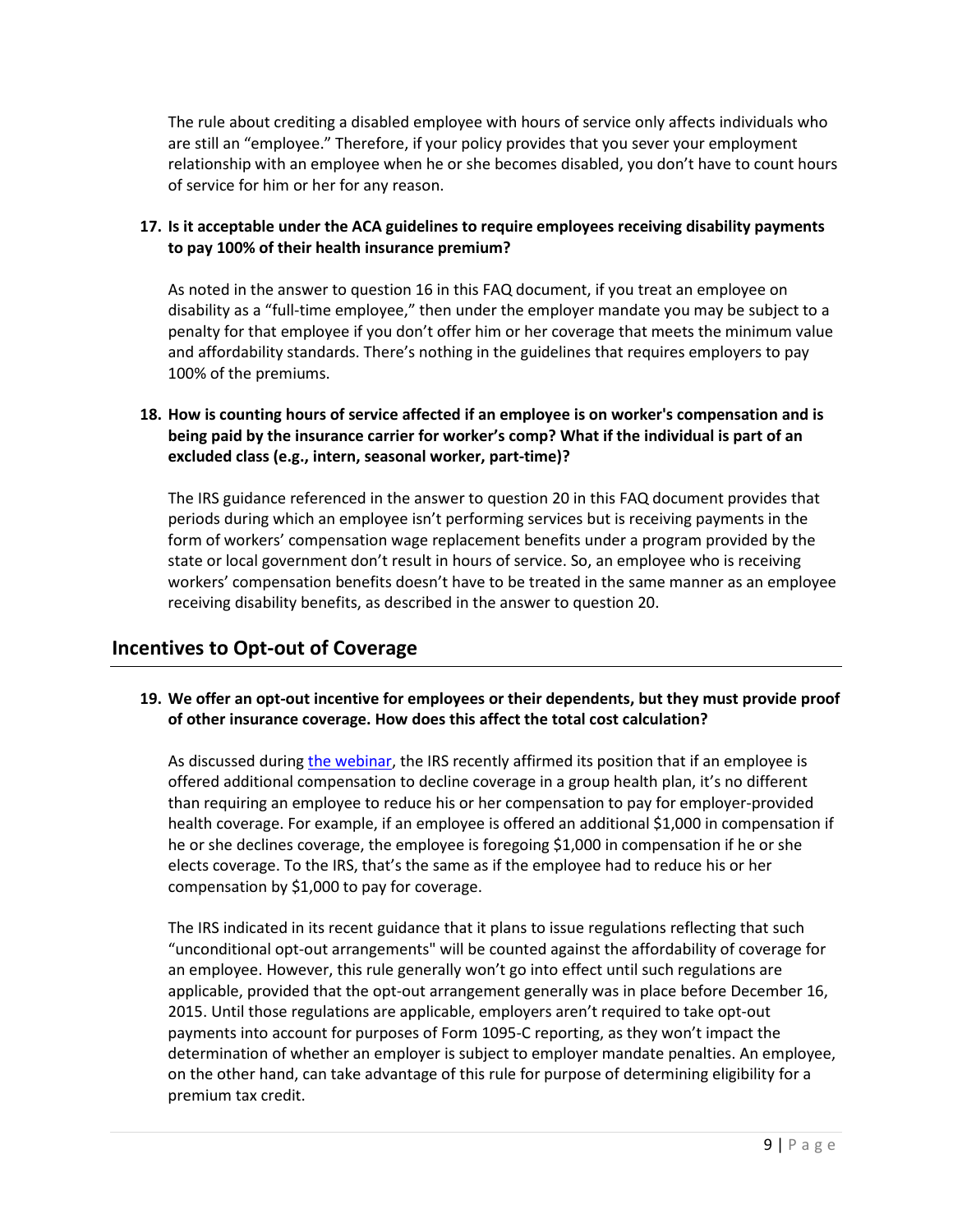Also, when it issued this guidance, the IRS suggested that it was possible that opt-out arrangements that are conditioned not only on the employee declining employer-sponsored coverage but also the satisfaction of other conditions (e.g., the employee providing proof of having other coverage) might be subject to different rules under the regulations.

Since your arrangement is conditioned on the employee providing proof of having other coverage, and there's currently a great deal of uncertainty around these issues, our recommendation is to report for 2015 without taking into account the opt-out incentive. You should, however, continue to monitor this issue for future years.

# <span id="page-9-0"></span>**Subgroup Reporting**

#### <span id="page-9-1"></span>**20. Can different subgroups with NRECA coverage be combined and reported together or must they be reported separately?**

Under the employer mandate rules, entities in the same controlled group under IRS rules are combined and treated as a single employer for purposes of determining whether or not the employer has at least 50 full-time employees (including full-time equivalents), and together they're referred to as an applicable large employer. Each of the separate entities that are combined is referred to as an applicable large employer member. For purposes of 1095-C filing, each applicable large employer member must file its own Form 1094-C with the IRS and furnish Form 1095-C to its full-time employees, using its own EIN.

It's our understanding that typically, different subgroups don't constitute separate applicable large employer members (i.e., the different subgroups usually operate under the same EIN). Therefore, in most cases, multiple subgroups should be combined together for ACA tax reporting purposes. There are a few instances where a separate subgroup represents a separate employer operating under a distinct EIN. In those instances, the two entities would be aggregated for purposes of determining applicable large employer status, since they're likely in the same controlled group under IRS rules, but they would perform their 1095-C filing independently of each other as distinct applicable large employer members.

# **Penalties**

# <span id="page-9-2"></span>**21. What are the penalties for missing the June 30, 2016 deadline?**

The general penalty for failing to file the form is \$250 for each return, with the penalty capped for the year at \$3 million. The \$250 penalty can be reduced under some circumstances if the form is filed within a certain amount of time after the deadline.

#### <span id="page-9-3"></span>**22. Can employees file their taxes without either Form 1095-B or 1095-C? Are there any implications if they do?**

Yes, employees can file their tax returns without these forms. The IRS acknowledged when they extended the deadlines for the forms that the only individuals who will be affected by not having a Form 1095-C are those who enrolled in coverage through the Health Insurance